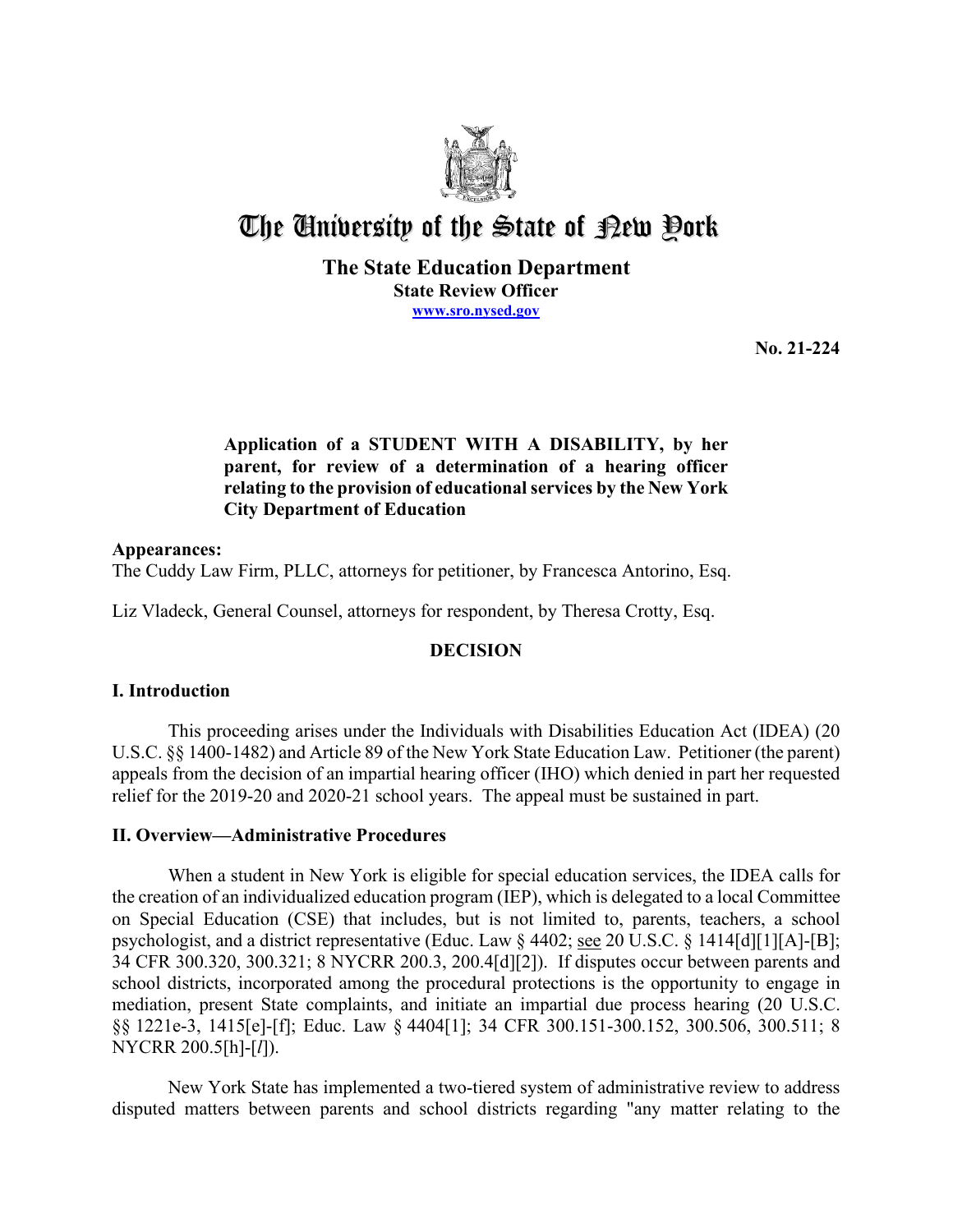student" (8 NYCRR 200.5[i][1]; see 20 U.S.C. § 1415[b][6]-[7]; 34 CFR 300.503[a][1]-[2], 300.507[a][1]). First, after an opportunity to engage in a resolution process, the parties appear at NYCRR 200.5[j]). An IHO typically conducts a trial-type hearing regarding the matters in dispute process (34 CFR 300.510[b][2], [c], 300.515[a]; 8 NYCRR 200.5[j][5]). A party may seek a IHO is binding upon both parties unless appealed (Educ. Law § 4404[1]). identification, evaluation or educational placement of a student with a disability, or a student suspected of having a disability, or the provision of a free appropriate public education to such an impartial hearing conducted at the local level before an IHO (Educ. Law § 4404[1][a]; 8 in which the parties have the right to be accompanied and advised by counsel and certain other individuals with special knowledge or training; present evidence and confront, cross-examine, and compel the attendance of witnesses; prohibit the introduction of any evidence at the hearing that has not been disclosed five business days before the hearing; and obtain a verbatim record of the proceeding (20 U.S.C. § 1415[f][2][A], [h][1]-[3]; 34 CFR 300.512[a][1]-[4]; 8 NYCRR 200.5[j][3][v], [vii], [xii]). The IHO must render and transmit a final written decision in the matter to the parties not later than 45 days after the expiration period or adjusted period for the resolution specific extension of time of the 45-day timeline, which the IHO may grant in accordance with State and federal regulations (34 CFR 300.515[c]; 8 NYCRR 200.5[j][5]). The decision of the

Officer (SRO) (Educ. Law § 4404[2]; <u>see</u> 20 U.S.C. § 1415[g][1]; 34 CFR 300.514[b][1]; 8 NYCRR 200.5[k]). The appealing party or parties must identify the findings, conclusions, and 300.514[b][2]; 8 NYCRR 279.12[a]). The SRO must ensure that a final decision is reached in the review and that a copy of the decision is mailed to each of the parties not later than 30 days after A party aggrieved by the decision of an IHO may subsequently appeal to a State Review orders of the IHO with which they disagree and indicate the relief that they would like the SRO to grant (8 NYCRR 279.4). The opposing party is entitled to respond to an appeal or cross-appeal in an answer (8 NYCRR 279.5). The SRO conducts an impartial review of the IHO's findings, conclusions, and decision and is required to examine the entire hearing record; ensure that the procedures at the hearing were consistent with the requirements of due process; seek additional evidence if necessary; and render an independent decision based upon the hearing record (34 CFR the receipt of a request for a review, except that a party may seek a specific extension of time of the 30-day timeline, which the SRO may grant in accordance with State and federal regulations (34 CFR 300.515[b], [c]; 8 NYCRR 200.5[k][2]).

#### **III. Facts and Procedural History**

 The parties' familiarity with the facts and procedural history of the case and the IHO's paraprofessional for health and ambulation (id. at pp. 20-22). decision is presumed and will not be recited in detail. Briefly, a CSE convened on October 3, 2018 to develop an IEP for the student (Parent Ex. B). The CSE recommended a 12:1+1 special class placement along with related services including group counseling, individual occupational therapy (OT), group physical therapy (PT), individual and group speech-language therapy, adapted physical education, parent counseling and training, and the support of an individual

 technology evaluation, an OT evaluation, an applied behavior analysis (ABA) assessment, a PT In October 2019, the parent expressed a disagreement with the district's evaluations of the student conducted in 2018 and requested independent educational evaluations (IEEs) in a number of areas, including a neuropsychological evaluation, a speech-language evaluation, an assistive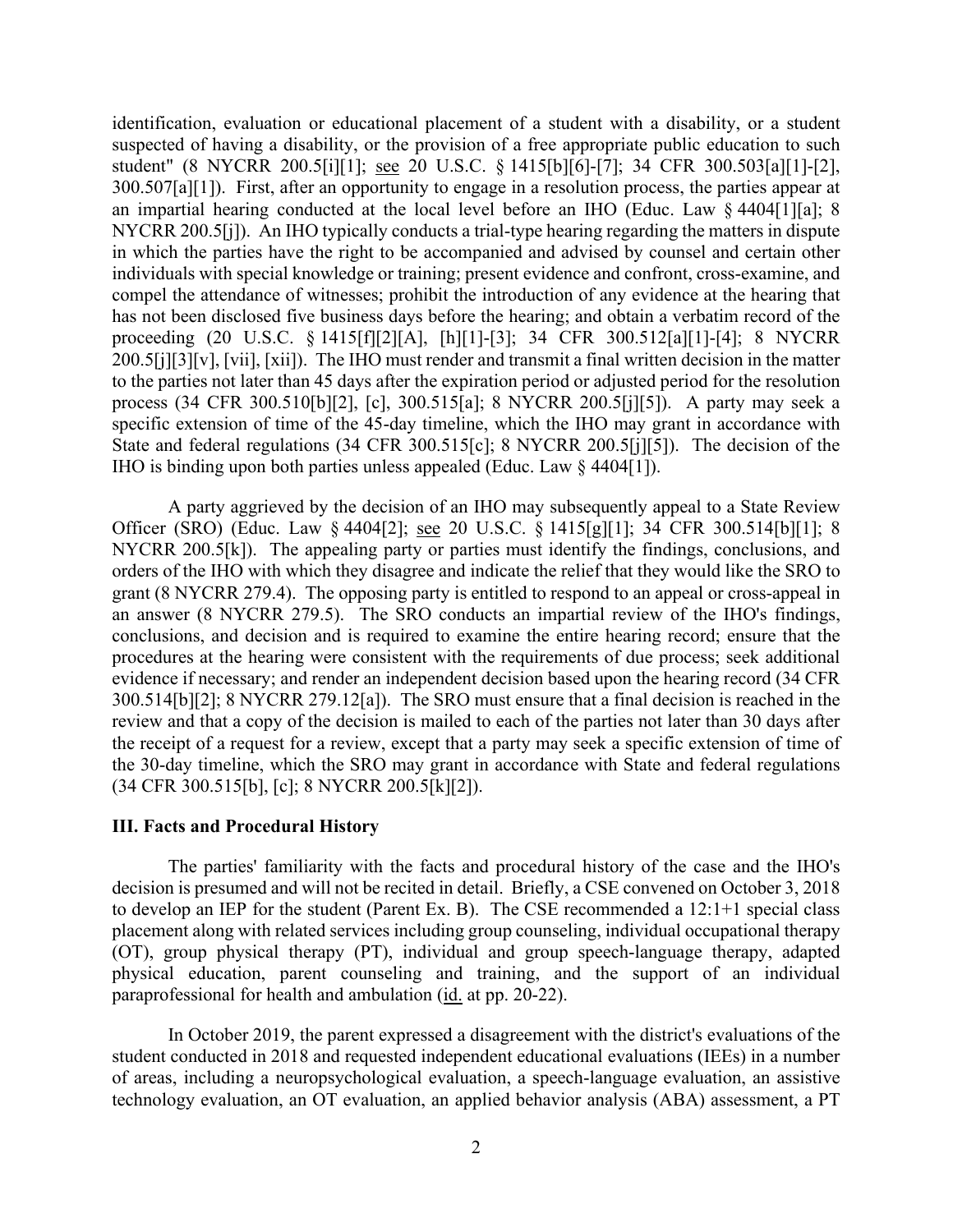evaluation, a functional behavioral assessment (FBA), and a feeding evaluation (Parent Ex. Y at pp.  $1-2$ ).<sup>1</sup>

The parent then filed a due process complaint notice in a prior proceeding seeking the IEEs from the district, as well as alleging a denial of FAPE for the 2017-18, 2018-19, and 2019-20 school years (see Parent Exs. Z at p. 3; AA at p. 4). In a June 30, 2020 interim order, the IHO who presided over the prior proceeding awarded the parent the requested IEEs (Parent Ex. Z at pp. 3- 4). The evaluations of the student were then conducted in July and August 2020 (see Parent Exs.  $D-K$ ).

 In a November 3, 2020 decision, the prior IHO found that the district denied the student a the IHO ordered the district to fund 800 hours of compensatory tutoring services, 180 hours of feeding therapy, 90 hours of compensatory PT, 70 hours of compensatory OT, and 225 hours of compensatory speech-language therapy services (Parent Ex. AA at p. 22). The IHO also ordered the district to reconvene the CSE to consider the recommendations contained in the IEEs, as well request for PT, OT, and speech-language therapy services; however, the IHO noted that it was not her role to make specific recommendations for the student's program (id. at pp. 14-16, 22). FAPE for the 2017-18, 2018-19, and 2019-20 school years and, for the three-year denial of FAPE, as to consider placement in a nonpublic school, a behavior modification program, and the parent's

 According to the information contained in the hearing record, the CSE next convened on November 17, 2020, to formulate the student's IEP for the remainder of the 2020-21 school year (see generally Parent Ex. C). The CSE recommended a 12:1+1 special class placement along with at pp. 13-15). During the 2020-21 school year, the student remotely attended a district special related services including individual and group counseling, OT, PT, individual and group speechlanguage therapy, adapted physical education, parent counseling and training, and the support of a paraprofessional as a group service for health to monitor the student's behavior and seizure (id. school (Tr. pp. 162-63, 348).

21 school years (see Parent Ex. A).<sup>2</sup> The parent alleged that the district had failed to provide the In a due process complaint notice, dated March 22, 2021, the parent alleged that the district failed to offer the student a free appropriate public education (FAPE) for the 2019-20 and 2020-

<span id="page-2-0"></span> Trumbull Bd. of Educ., 975 F.3d 152, 157 [2d Cir. 2020]). However, the vast majority of parties and IHOs, components—the assessments conducted at different times or locations by different individuals—are referred to as evaluations in the plural or IEEs. The individuals conducting the assessments also tend to refer to the <sup>1</sup> When discussing the parties' respective requirements related to an IEE, Congress and the Second Circuit tended to use "evaluation" in the singular and the components of the evaluation as "assessments" in the plural (D.S. v. including those in this case, tend to continue developing arguments and hearing records in which the components as an evaluation rather than as an assessment (see, e.g. Parent Exs. D-I), largely ignoring the terminology as used in federal law.

<span id="page-2-1"></span> related to the period "from December 10, 2020 on" (Parent Ex. A at p. 1). Accordingly, it is unclear if the parent the 2020-21 school year in New York began on July 1, 2020 (Educ. Law § 2[15]). The fact that the parent had in June 2020) adds further confusion to this issue as the parent had already received compensatory relief related to that school year (see Parent Ex. AA). However, the due process complaint notice in this matter included a <sup>2</sup> While the parent alleged a denial of FAPE during the 2019-20 "school year," the parent noted that the allegation intended to raise allegations regarding the 2019-20 school year, which had ended long before December 2020 as previously received a decision regarding her prior complaint related to the 2019-20 school year (which was filed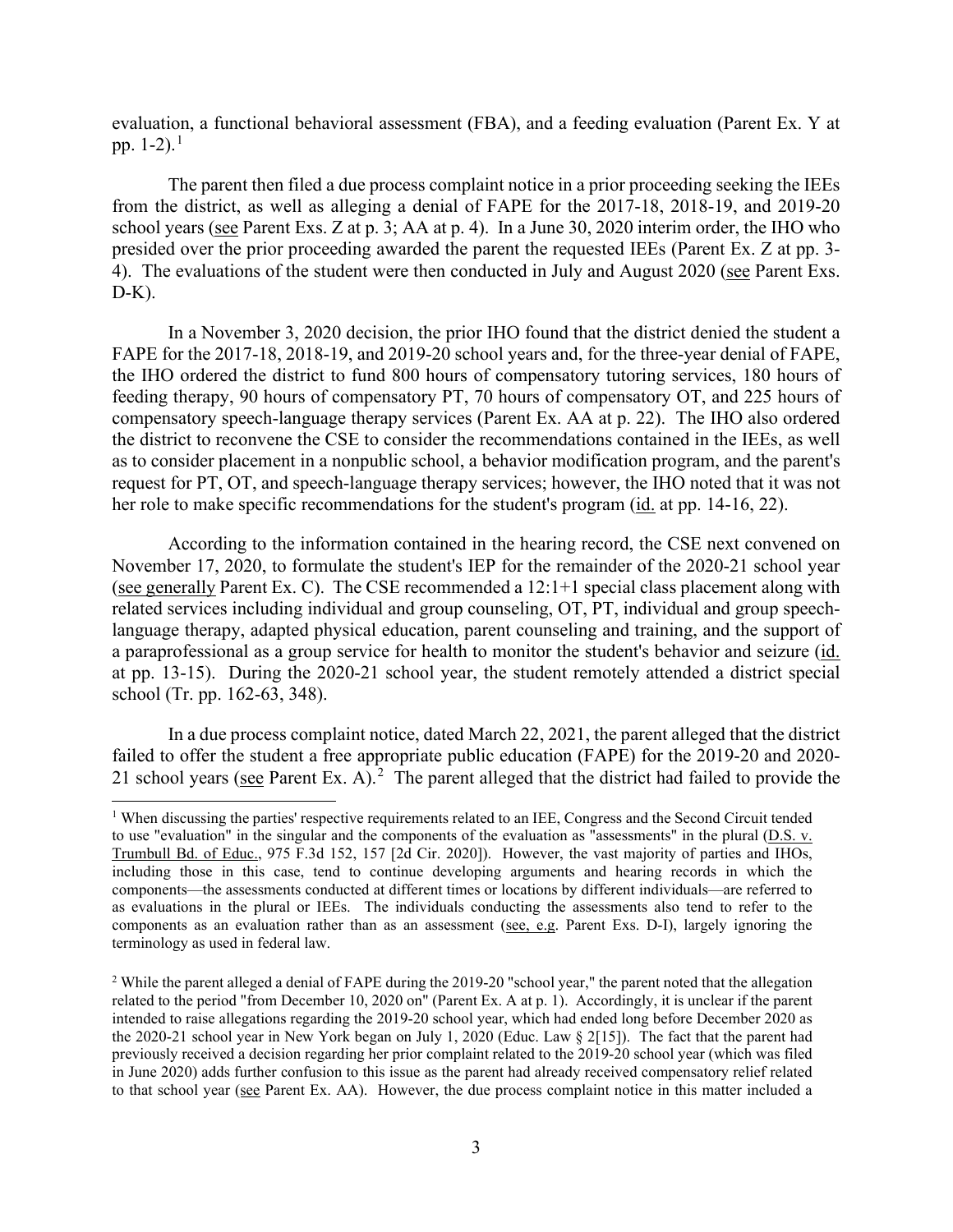the parent from participating in the development of the student's program and had failed to provide the student with mandated services during the COVID-19 pandemic (*id.* at pp. 3-6). For relief, the for the CSE to "defer the student's case to the Central Based Support Team (CBST) to identify an and training, counseling, and assistive technology training  $(id$  at pp. 6-8).<sup>3</sup> student with a program that provided an appropriate placement or related services, had prevented parent requested a finding that the district had denied the student a FAPE during the 2020-21 school year, an order for the district to develop an IEP with a particular set of services, an order appropriate non-public school," an order providing a suite of compensatory services, and an order for reimbursement for the cost of a desktop computer to access remote learning and funding for behavior support services, speech-language therapy, OT, PT, feeding therapy, parent counseling

 An impartial hearing convened on May 28, 2021 and concluded on July 29, 2021 after four days of proceedings (Tr. pp. 13-364).<sup>4</sup> In a decision dated October 1, 2021, the IHO determined that the district failed to provide the student with a FAPE for the 2019-20 and 2020-21 school her with an opportunity to acquire educational benefits, and that the student had not made progress years, that the evidence demonstrated that the student's public school placement was not providing in reading or math for two years (IHO Decision at pp. 3-10).

 (IHO Decision at p. 11). In the event the CBST is unable to locate a nonpublic school within "the placement of her choice which is able to meet all of the mandated related and ABA services as listed herein to be funded by the [district]"  $(id)$ . The IHO also ordered the district to convene a durations for OT, PT, and speech-language therapy services, as well as feeding therapy, assistive technology, and assistive technology devices (id.). The IHO further ordered that "until such time As relief, the IHO ordered the district to "immediately defer this case to the CBST for an approved private school placement that can provide ABA throughout the day and feeding therapy" time frame required for it to do so" the IHO ordered that "the parent shall place the child in a CSE and add a particular list of services to the student's IEP including specific frequencies and as the [student] is placed in a private school, she will receive ABA for ten hours a week at home if the parent so chooses to be paid for by [the district] or in her current school and a 1:1 para" (id.).

 With respect to compensatory education, the IHO ordered the district to provide "a bank of 30 minute[] sessions to be paid for by the [district] at a rate not to exceed \$150.00 per hour to be evaluators who evaluated the [student] in 2020" (IHO Decision at p. 12). The IHO noted that "the delivered at home or at school as the parent can arrange based upon the recommendations of the recommendations made by the providers for compensatory related services would not be adopted"

as well as a request for related service encounter records for the 2019-20 and 2020-21 school years (Parent Ex. A specific allegation related to the 2019-20 school year in that the parent alleged the student did not receive mandated services after March 16, 2020, when schools were closed and students transitioned to remote learning, at pp. 5-6).

<span id="page-3-0"></span><sup>&</sup>lt;sup>3</sup> Although not defined in the hearing record in this matter, CBST likely refers to the district's central based support team, an entity which facilitates placement in nonpublic schools (see, e.g., Application of a Student with a Disability, Appeal No. 15-054; Application of a Student with a Disability, Appeal No. 15-051).

<span id="page-3-1"></span><sup>&</sup>lt;sup>4</sup> Status conferences took place on April 7, 2021 and May 7, 2021; the district did not appear for the first conference (Tr. pp. 1-12).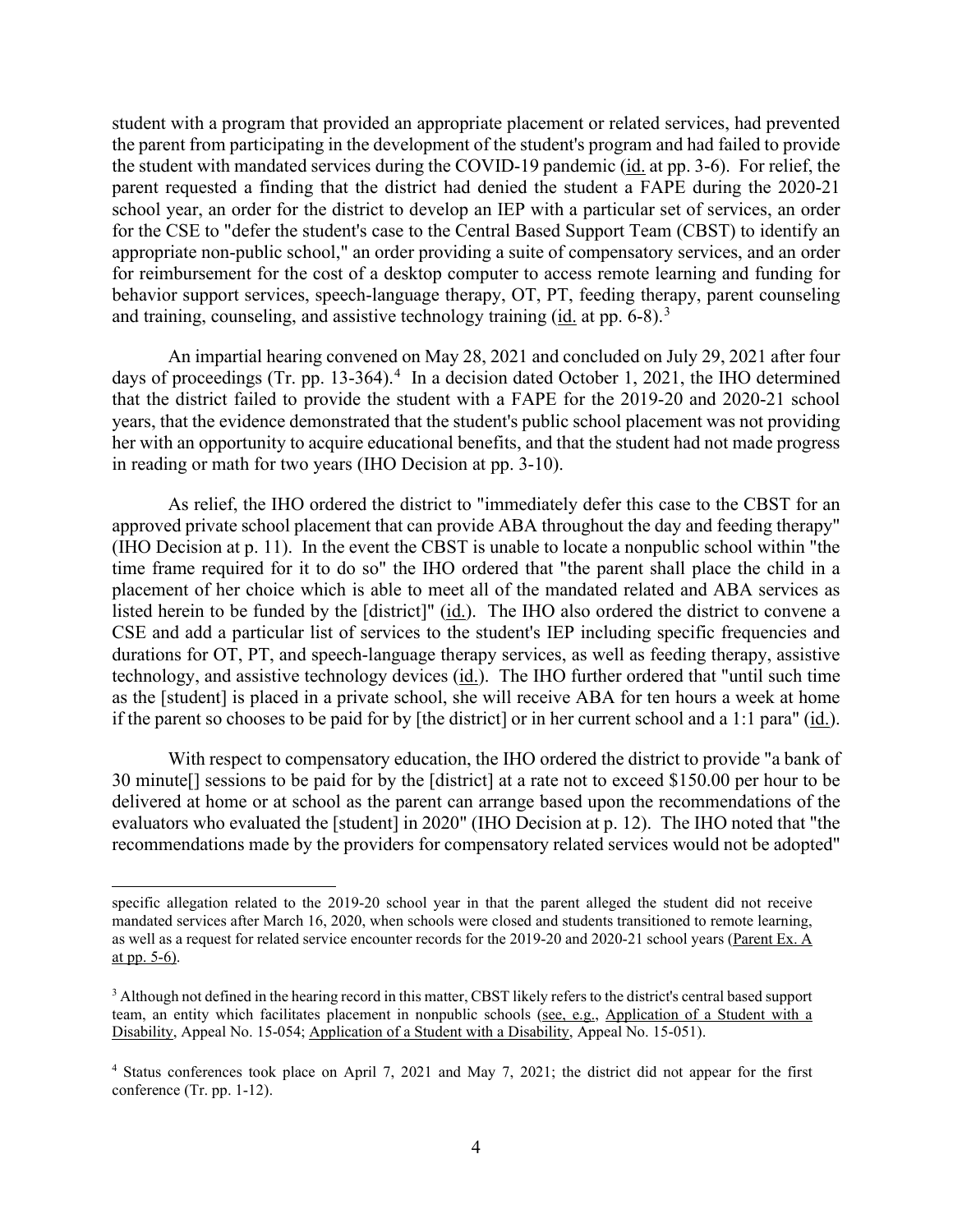$(i<sub>d</sub>$  at n. 1). The IHO ordered the district to fund a total of 81 sessions of OT, 46 sessions of PT, reimbursement to the parent for the cost of obtaining a computer she purchased for use in remote 92 sessions of speech-language therapy, and 92 sessions of feeding therapy, as well as learning (id.).

## **IV. Appeal for State-Level Review**

 requested relief concern the IHO's award of compensatory education. The parent contends that therapy, and parent counseling and training. Additionally, the parent contends that the IHO erred The parent appeals from the IHO's decision and argues that the IHO erred when she denied portions of the relief sought by the parent. The parent's primary assertions of IHO error and the IHO erred in relying on extrinsic evidence and closing the impartial hearing before the parent was able to bring witnesses regarding the rate to be ordered for compensatory services and then erred in arbitrarily reducing the rates for compensatory OT, PT, speech-language therapy, feeding in failing to order any compensatory ABA and counseling services.

For relief, the parent requests that the relief granted in the IHO's decision be amended to include the following compensatory services:

- 1. 92 30-minute sessions of speech-language therapy at a rate of \$210 per hour;
- 2. 53 30-minute sessions of OT at a rate of \$210 per hour;
- 3. 46 30-minute sessions of PT at a rate of \$210 per hour;
- 4. 29.4 hours of counseling at a rate of \$360 per hour;
- 5. 4 hours of parent counseling and training at a rate of \$300 per hour;
- 6. 92 30-minute sessions of feeding therapy at a rate of \$250 per hour;
- 7. 10 hours of assistive technology training at a rate of \$250 per hour; and
- 8. 807 hours of ABA services at a rate of \$300 per hour.

 In an answer, the district does not contest the parent's request for relief as made in the request for review, with the exception of the request for 807 hours of compensatory ABA services at a rate of \$300 per hour.

## **V. Applicable Standards—Compensatory Education Services**

 purpose of an award of compensatory education is to provide an appropriate remedy for a denial up for" a denial of a FAPE]; <u>see also E. Lyme</u>, 790 F.3d at 456; <u>Reid v. Dist. of Columbia</u>, 401 Compensatory education is an equitable remedy that is tailored to meet the unique circumstances of each case (Wenger v. Canastota, 979 F. Supp. 147 [N.D.N.Y. 1997]). The of a FAPE (see E.M. v. New York City Dep't of Educ., 758 F.3d 442, 451 [2d Cir. 2014]; Newington, 546 F.3d at 123 [holding that compensatory education is a remedy designed to "make F.3d 516, 524 [D.C. Cir. 2005] [holding that, in fashioning an appropriate compensatory education remedy, "the inquiry must be fact-specific, and to accomplish IDEA's purposes, the ultimate award must be reasonably calculated to provide the educational benefits that likely would have accrued from special education services the school district should have supplied in the first place"]; Parents of Student W. v. Puyallup Sch. Dist., 31 F.3d 1489, 1497 [9th Cir. 1994]). Likewise, SROs have awarded compensatory education services to students who remain eligible to attend school and have been denied appropriate services, if such deprivation of instruction could be remedied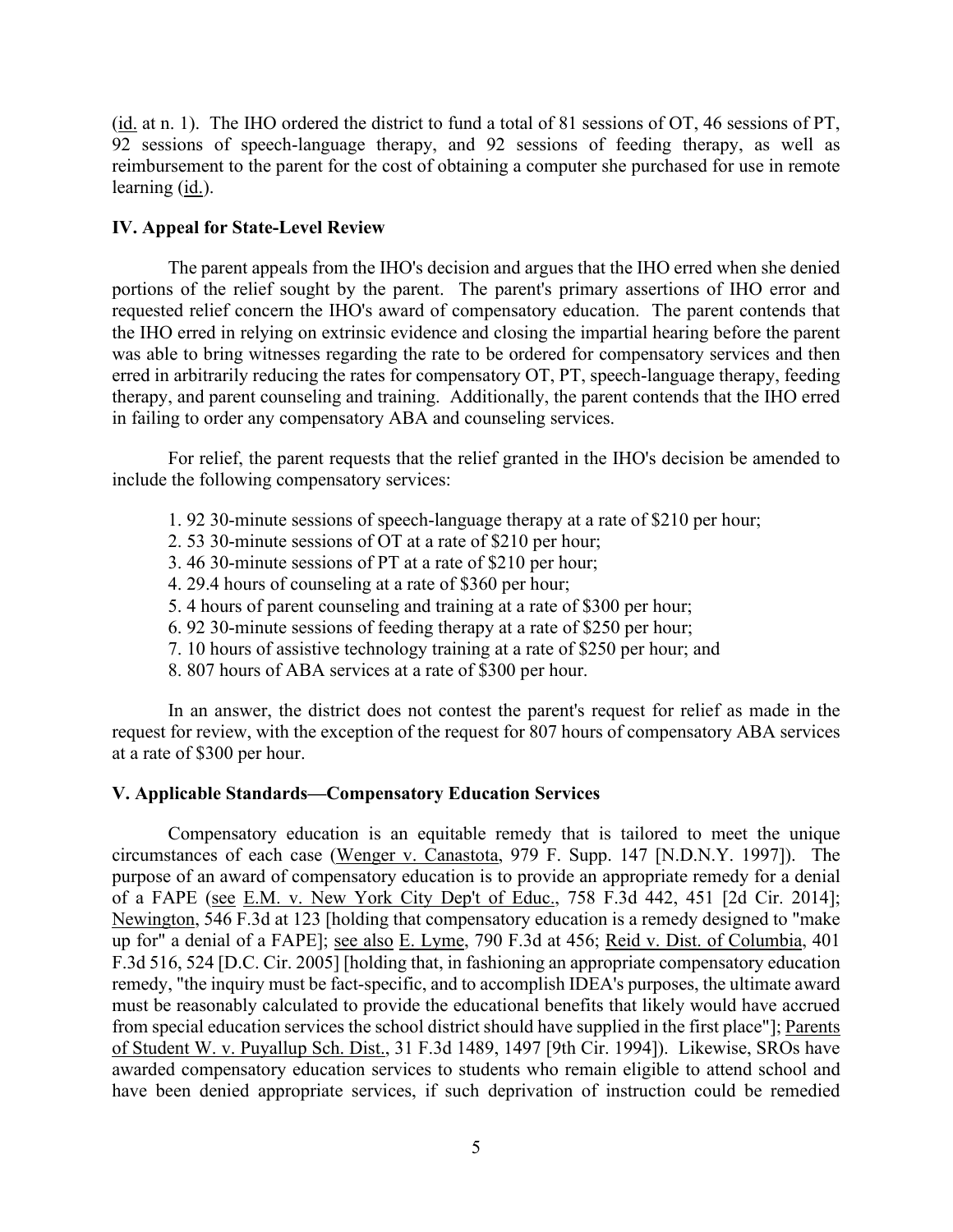awards should be designed so as to "appropriately address[] the problems with the IEP"]; see also have received in the first place" and that compensatory education awards "should aim to place through the provision of additional services before the student becomes ineligible for instruction by reason of age or graduation (Bd. of Educ. of City Sch. Dist. of Buffalo v. Munoz, 16 A.D.3d 1142 [4th Dep't 2005] [finding it proper for an SRO to order a school district to provide "make-up services" to a student upon the school district's failure to provide those educational services to the student during home instruction]). Accordingly, an award of compensatory education should aim to place the student in the position he or she would have been in had the district complied with its obligations under the IDEA (see Newington, 546 F.3d at 123 [holding that compensatory education Draper v. Atlanta Indep. Sch. Sys., 518 F.3d 1275, 1289 [11th Cir. 2008] [holding that "[c]ompensatory awards should place children in the position they would have been in but for the violation of the Act"]; Bd. of Educ. of Fayette County v. L.M., 478 F.3d 307, 316 [6th Cir. 2007] [holding that "a flexible approach, rather than a rote hour-by-hour compensation award, is more likely to address [the student's] educational problems successfully"]; Reid, 401 F.3d at 518 [holding that compensatory education is a "replacement of educational services the child should disabled children in the same position they would have occupied but for the school district's violations of IDEA"]).

### **VI. Discussion**

OT, PT, and feeding therapy (Answer  $\P$ ] 11-13).<sup>[5](#page-5-0)</sup> In addition, the district consents to the parent's training ( $id$ , at  $\P$ 13). Accordingly, the parent's requests as to these services will be granted as agreed to by the parties and the sole remaining issue is whether the IHO erred in failing to order As an initial matter, the district agrees to the parent's request to amend the IHO's decision to provide for increases in the rates for the provision of compensatory speech-language therapy, request for compensatory counseling, parent counseling and training, and assistive technology 807 hours of compensatory ABA services at a rate of \$300 per hour.

(Req. for Rev.  $\P$  59-[6](#page-5-1)4).<sup>6</sup> First, the parent did not request compensatory ABA services—to Turning to the request for 807 hours of ABA services, the parent contends that the IHO erred in failing to order compensatory ABA services, noting that the hearing record supported a finding, based on calculations made by the parent, that the district had failed to provide the student with "807 hours of mandated paraprofessional services from December 10, 2091 to May 20, 2021"

<span id="page-5-0"></span> hearing brief and are a part of the hearing record (Answer ¶11-13; see Parent Post-Hr'g Br. Exs. A-B). This decision is not an endorsement of the rates charged by the parents' privately-selected providers and only notes that the parties themselves have no dispute regarding most of the relief sought by the parents, including the rates. 5 The parent's contention that the IHO erred in failing to continue the impartial hearing so the parent could present additional witnesses with respect to the rates for compensatory services need not be reached because the district does not contest the rates the parent seeks and affidavits for these witnesses were submitted with the parent's post

<span id="page-5-1"></span> $6$  In the request for review, the parent cites to Parent Exhibits FF and GG as evidence of the number of hours of (id.). The parent later presented a witness to explain the proposed exhibits; however, the testimony left the IHO paraprofessional services that were missed (Req. for Rev. ¶60). Although these exhibits were identified as proposed exhibits during the impartial hearing, the district objected to their admission because the documents included charts that were not readily understandable and included "interpretation of the calculations by the parent's attorney" (Tr. pp. 201-10). Ultimately the IHO sustained the district's objection to three identified proposed parent exhibits (Proposed Parent Exhibits EE-GG) and they were not made a part of the hearing record in this matter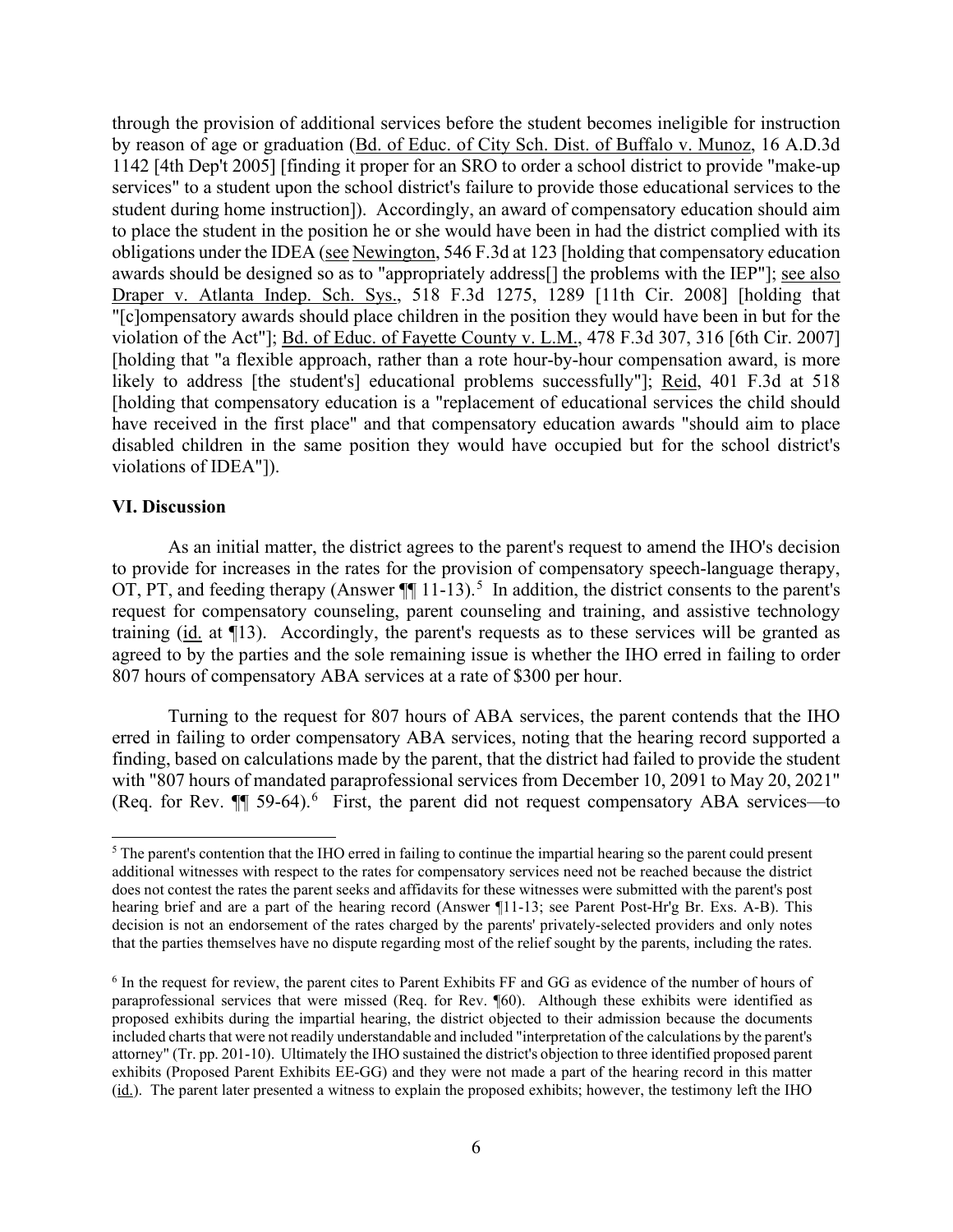that initiated the impartial hearing (see Parent Ex. A at pp. 6-8). Rather, this request appears in the parent's post hearing brief, and it is clear that the IHO was aware of the request, given that she Post-Hr'g Br. at p. 22; see IHO Decision at p. 3). remedy a failure to provide a paraprofessional or otherwise—in the due process complaint notice specifically noted that the parent requested compensatory ABA services in her decision (Parent

 at p. 8). In accordance with those facts, the IHO ordered as part of the relief granted—which the approved nonpublic school that can provide the student ABA services "throughout the day" and feeding therapy (id. at p. 11). In the event the district cannot locate an approved nonpublic school, the IHO went further and authorized the parent to unilaterally select a nonpublic school that could a nonpublic school occurred, the IHO directed the district to fund 10 hours of ABA per week in the home or the student's "current school" along with the services of a "1:1 para" (id.). Thus, moving forward the IHO ordered either ABA services "throughout the day" or 10 hours of ABA instruction per week in addition to 1:1 paraprofessional services in the event the student was not for a shift to a substantial level of ABA services going forward in the student's educational programming after the date of the IHO's decision. Although the parent contends that the IHO "failed to make a determination as to whether [the student] was entitled to compensatory ABA," that claim is belied by a reasonable reading of the IHO's deliberations on crafting an appropriate remedy (Req. for Rev. ¶ 64; IHO Decision at pp. 3-8). In finding that the district had failed to offer the student a FAPE, among the IHO's reasoning was that a private evaluator had recommended a 1:1 paraprofessional for the student, yet the district had recommended a classroom paraprofessional in a setting with a larger teacherstudent ratio than the evaluator had recommended (IHO Decision at p. 8; see Parent Exs. J, K). The IHO also noted the evaluator's recommendation that the student should "receive ABA throughout the school day in addition to ten hours a week of home ABA services" (IHO Decision parent has not appealed—that as of October 2021 the district shall, among other relief, locate an offer the designated services at district expense (id.). Moreover, until placement of the student in placed in an approved nonpublic school. Although this order did not take the exact form of the compensatory education that the parent sought in her post hearing brief, it nonetheless provides

 educational program, as well as the student's capacity to "make very substantial progress in her behaviors" during remote instruction, although "she was unable to function in academic learning" should be given priority (IHO Decision at pp. 10-11). The IHO also noted that the student's parent It is also apparent from the IHO's decision that she considered a number of factors in determining a compensatory education award, including the nature of the student's current during the same period (IHO Decision at pp. 10-11). For example, the IHO noted that in determining compensatory relief both qualitative and quantitative factors may be considered and that in this matter the student had a "very complex profile" that included a frail health condition due to nutritional struggles and that feeding therapy, speech-language therapy, and ABA services

entered into evidence (Tr. pp. 323-24; <u>see</u> Tr. pp. 302-28). Further, the parent has neither submitted these exhibits at pp. 16, 22). Accordingly, without the exhibits and a proper foundation, it is impossible to determine the extent noting that "this chart is less than useful for me" and there was no indication that the proposed exhibits were with her request for review nor appealed from the IHO's decision not to accept these exhibits into the hearing record. Additionally, while the parent requested 807 hours of compensatory ABA services in her closing brief, she only indicated that the district failed to provide 207 hours of paraprofessional services (Parent Post-Hr'g Brief of the missed services.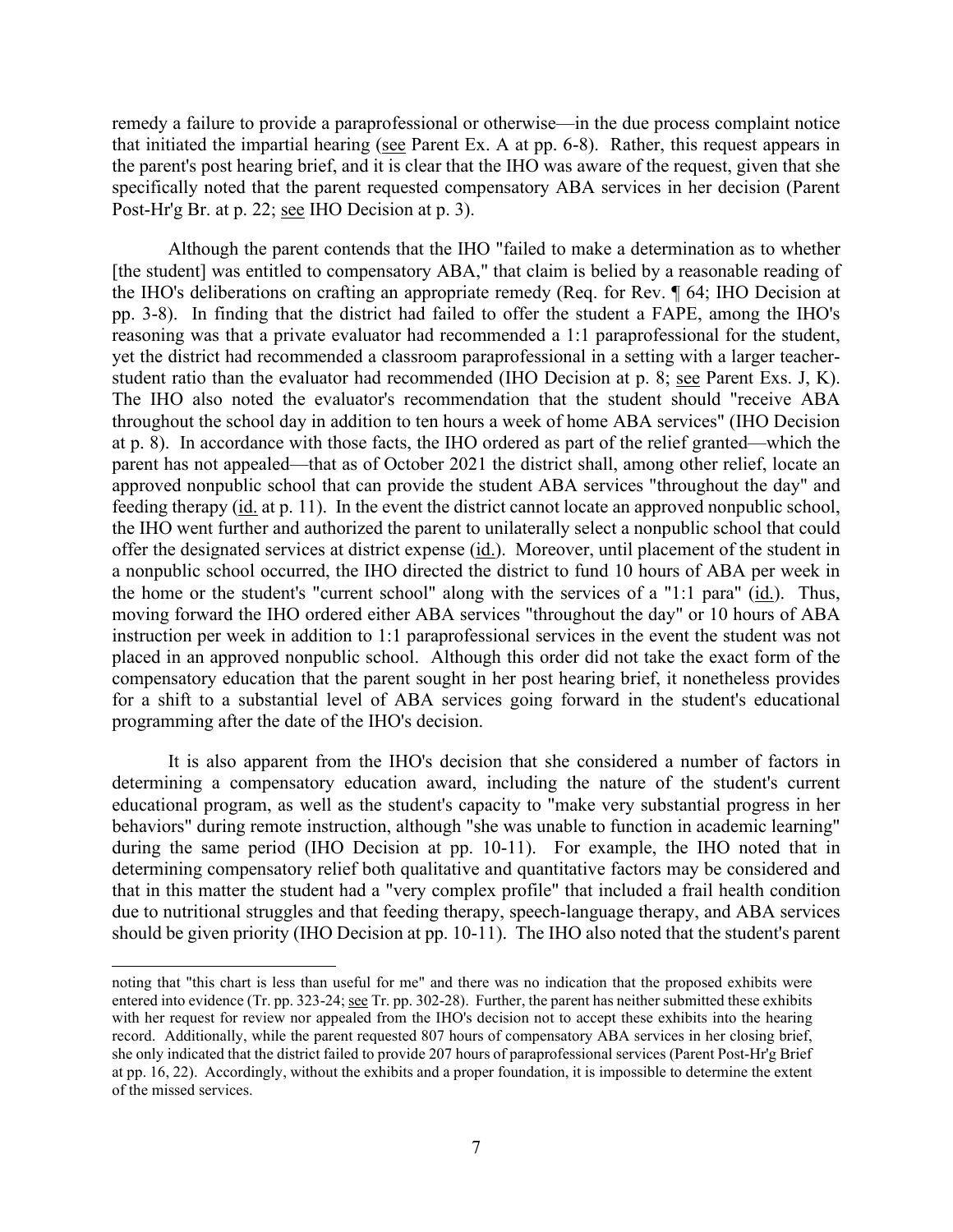extending over the next [six] years of the [student's] life" (id. at p. 12 n. 1). Having considered the hearing record, I agree with the IHO's findings on this point and moreover, I note that the IDEA (see Sch. Comm. of Burlington v. Dep't of Educ. of the Commonwealth of Mass., 471 U.S. 359, to sufficiently participate in the impartial hearing process is troubling (see Branham v. Govt. of believed that the student could "tolerate a lot of services in one day" (id. at p. 9). However, the IHO was wary of awarding compensatory hours in the full amount recommended by the private evaluators, noting that there was "no requirement that compensatory related service be awarded to make up for each and every session which the [student] allegedly missed or . . . to award services confers broad discretion on administrative agencies to fashion appropriate compensatory relief 369 [1985] [noting that, while the IDEA "confers broad discretion on . . . court[s]" and administrative agencies to fashion "appropriate" relief, an agency or court may not delegate this responsibility to a school district]; see e.g., Application of a Student with a Disability, Appeal No. 20-149). Additionally, an outright default judgment awarding the relief requested, such as the specific compensatory education award being requested in this matter, without question, is a disfavored outcome even where the district's conduct in denying the student a FAPE and in failing the Dist. of Columbia, 427 F.3d 7, 11-12 [D.C. Cir. 2005]). Indeed, an award ordered so blindly could ultimately do more harm than good for a student (see M.M. v. New York City Dep't of Educ., 2017 WL 1194685, at \*8 [S.D.N.Y. Mar. 30, 2017] [noting that "[c]ommon sense and experience teaches that services that may be valuable for, or even critical to, a child's educational achievement when provided in small to moderate amounts may become close to useless, or even burdensome, if provided in overwhelming quantity"]).

 paraprofessional as "an individual who provides instructional support"]). A "teacher aide" is Lastly, as the district points out, the argument for even more ABA services is premised upon the district's failure to provide a paraprofessional, but the evidence does not show that an order to provide ABA services would be an appropriate compensatory service for the district's failure to provide the student with paraprofessional services. State regulations no longer define the term "paraprofessional" as the term "paraprofessional" was replaced with the term "supplementary school personnel" (see "'Supplementary School Personnel' Replaces the Term 'Paraprofessional' in Part 200 of the Regulations of the Commissioner of Education," VESID Mem.  $[Aug.$  2004],  $2004]$ ,  $[Aug.$   $]$ [http://www.p12.nysed.gov/specialed/publications/policy/suppschpersonnel.pdf\)](http://www.p12.nysed.gov/specialed/publications/policy/suppschpersonnel.pdf). Supplementary school personnel "means a teacher aide or a teaching assistant" (8 NYCRR 200.1[hh]). A teaching assistant may provide "direct instructional services to students" while under the supervision of a certified teacher (8 NYCRR 80-5.6[b], [c]; see also 34 CFR 200.58[a][2][i] [defining defined as an individual assigned to "assist teachers" in nonteaching duties, including but not limited to "supervising students and performing such other services as support teaching duties when such services are determined and supervised by [the] teacher" (8 NYCRR 80-5.6[b]).

 student, the October 2018 CSE recommended the support of an individual paraprofessional for health and ambulation and the November 2020 CSE recommended the support of a group paraprofessional for health to monitor the student's "behavior and seizure" (Parent Exs. B at p. 22; aide may provide. In particular, State guidance indicates that a teacher aide may perform duties Turning to the reasoning behind the recommendations for a paraprofessional for the C at p. 15). These recommendations appear to fit within the description of what services a teacher such as assisting students with behavioral/management needs ("Continuum of Special Education Services for School-Age Students with Disabilities," at p. 20, Office of Special Educ. [Nov. 2013],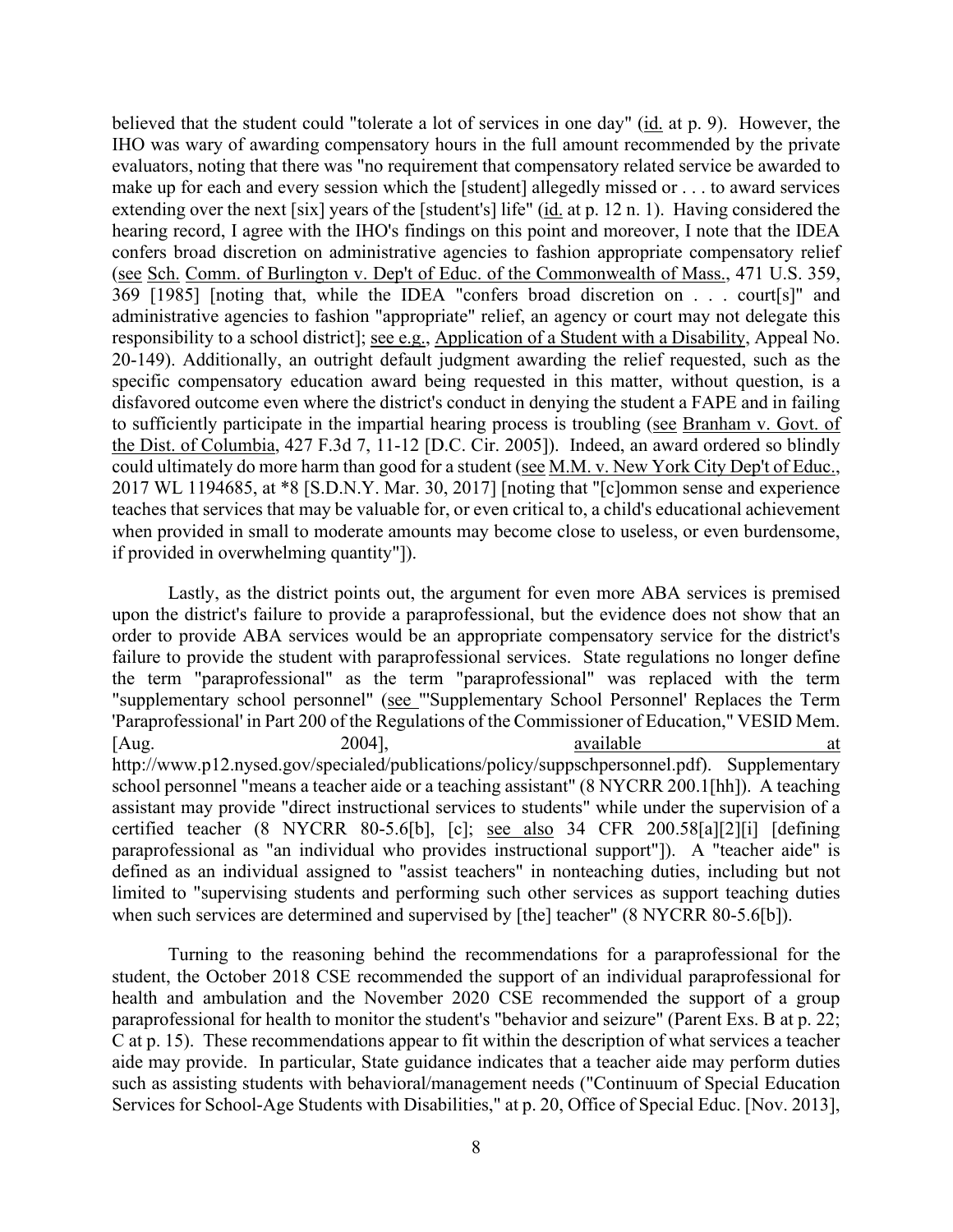[revNov13.pdf\)](http://www.p12.nysed.gov/specialed/publications/policy/continuum-schoolage-revNov13.pdf). Considering the above, the missed paraprofessional services in the student's home while school buildings were closed at the beginning of the pandemic would not align with the provision of 1:1 ABA services, which is one particular methodology used when delivering direct instruction.<sup>7</sup> However, the student was receiving remote instruction at the time of the missed which was the target area that the paraprofessional services were intended to support. Thus, for for further compensatory ABA services and go well beyond the relief already awarded by the IHO available at [http://www.p12.nysed.gov/specialed/publications/policy/continuum-schoolage](http://www.p12.nysed.gov/specialed/publications/policy/continuum-schoolage-revNov13.pdf)services and, as found by the IHO, the student was able to make progress, in terms of her behaviors, this reason as well as the other reasons described above, I would not award the 807 hours of ABA services as the missed paraprofessional services do not sufficiently align with the parent's request including placement going forward in a private school with ABA services throughout the day.

 the student herein is sufficient to remedy the denial of FAPE and provide the student with an the student a FAPE in this matter, the IHO was not required to award all of the relief that the parent Based on the foregoing, there is no reason to further disturb the IHO's order for both direct relief in the form of prospective placement and IEP modifications, along with the compensatory relief as enhanced herein by the agreement of the parties, because the overall relief awarded for appropriate program and services moving forward. While the district conceded it failed to offer sought.

# **VII. Conclusion**

 education relief awarded by the IHO and having further determined that the remaining relief sought Having determined that the parties have agreed to modify portions of the compensatory by the parent is not warranted, the necessary inquiry is at an end.

I have considered the parties' remaining contentions and find it is unnecessary to address them in light of my determinations above.

# **THE APPEAL IS SUSTAINED TO THE EXTENT INDICATED**

**IT IS ORDERED THAT** the IHO's decision dated October 1, 2021 is modified by amending that portion which directed the district to fund OT, PT, speech-language therapy and feeding therapy at a rate not to exceed \$150 per hour to instead provide, as agreed to by the parties, that the district shall fund the following compensatory educational services:

- 1. 92 30-minute sessions of speech-language therapy at a rate of \$210 per hour;
- 2. 53 30-minute sessions of OT at a rate of \$210 per hour;
- 3. 46 30-minute sessions of PT at a rate of \$210 per hour;
- 4. 29.4 hours of counseling at a rate of \$360 per hour;
- 5. 4 hours of parent counseling and training at a rate of \$300 per hour;
- 6. 92 30-minute sessions of feeding therapy at a rate of \$250 per hour; and

<span id="page-8-0"></span> $<sup>7</sup>$  At times, delivery of direct instruction may be necessary to compensate for the failure to provide supplementary</sup> supports, to the extent that the failure to deliver those supplementary supports could impact the student's ability to receive an educational benefit.